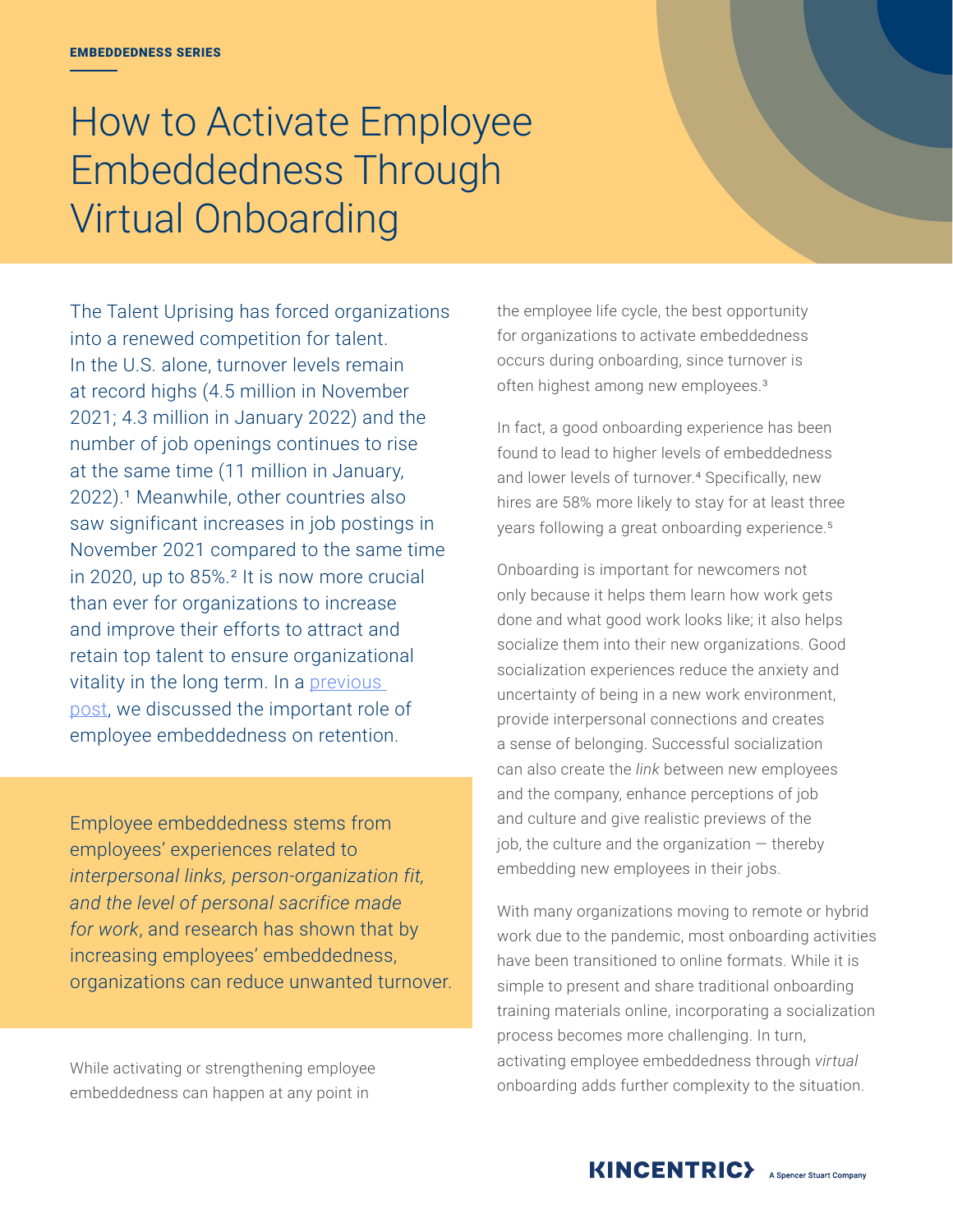For new remote workers, virtual onboarding often means an endless series of video conferences learning about products, services, customers, processes, and various rules and regulations within the organization. They rarely have the opportunity to socialize with coworkers. Even when virtual onboarding includes a series of introductory one-on-one meetings with various colleagues, it is hard to build meaningful and sustainable connections beyond the introductory Zoom call.

In some cases, the newly virtually onboarded may have to contend with a lack of coworker connections, a missed sense of belonging, and feelings of being isolated, invisible and confused.<sup>6</sup> Given that it is especially difficult to build interpersonal connections during virtual onboarding, what can be done to mitigate the barriers and activate the new employee's embeddedness in today's virtual world?

Let's take a look at how to successfully embed new remote employees through the three elements of employee embeddedness.

### Fit

One's perception of fit with the organization's culture and values starts with the job search and recruitment process and is enhanced through formal documentation and, most importantly, socialization with colleagues in the work environment.

Remote work makes it difficult for newcomers to socialize with a wide range of coworkers. In fact, remote workers tend to only communicate with a small number of coworkers relative to traditional in-person workers, thereby limiting knowledge of the company and skewing views of fit.<sup>7</sup> Although new employees are always encouraged to ask questions or initiate connections with a wide range of fellow employees, without a clear understanding of the

social norms of the organization or communication preferences of coworkers, new employees struggle with how and when to reach out.

Therefore, to activate newcomers' perception of fit in a remote work environment, it is important to schedule both formal and informal meetings and interactions between the new employees and veterans during virtual onboarding to give them a more holistic view of the job, the organization, the procedures and  $-$  most importantly  $-$  the people. This could involve pairing the newcomer with a dedicated "onboarding buddy" or it could be arranging a series of interactions with a range of incumbent colleagues. Regardless, these initial connections can do more to help new employees bond with their coworkers and "learn the ropes" around work than official onboarding training programs.



Meanwhile, improving fit doesn't need to focus solely on the new joiners adapting and aligning to the existing culture. Customizing the job to make it fit individual talent and personal identity can be as important as having the newcomers fit into the existing culture and norms. Encouraging newcomers to introduce their unique strengths and perspectives at the outset and giving them a stage to work on projects/tasks that best suit their talents can increase visibility while doing wonders for new joiners' impression of the organization and setting the tone for a positive onboarding experience.<sup>8</sup>

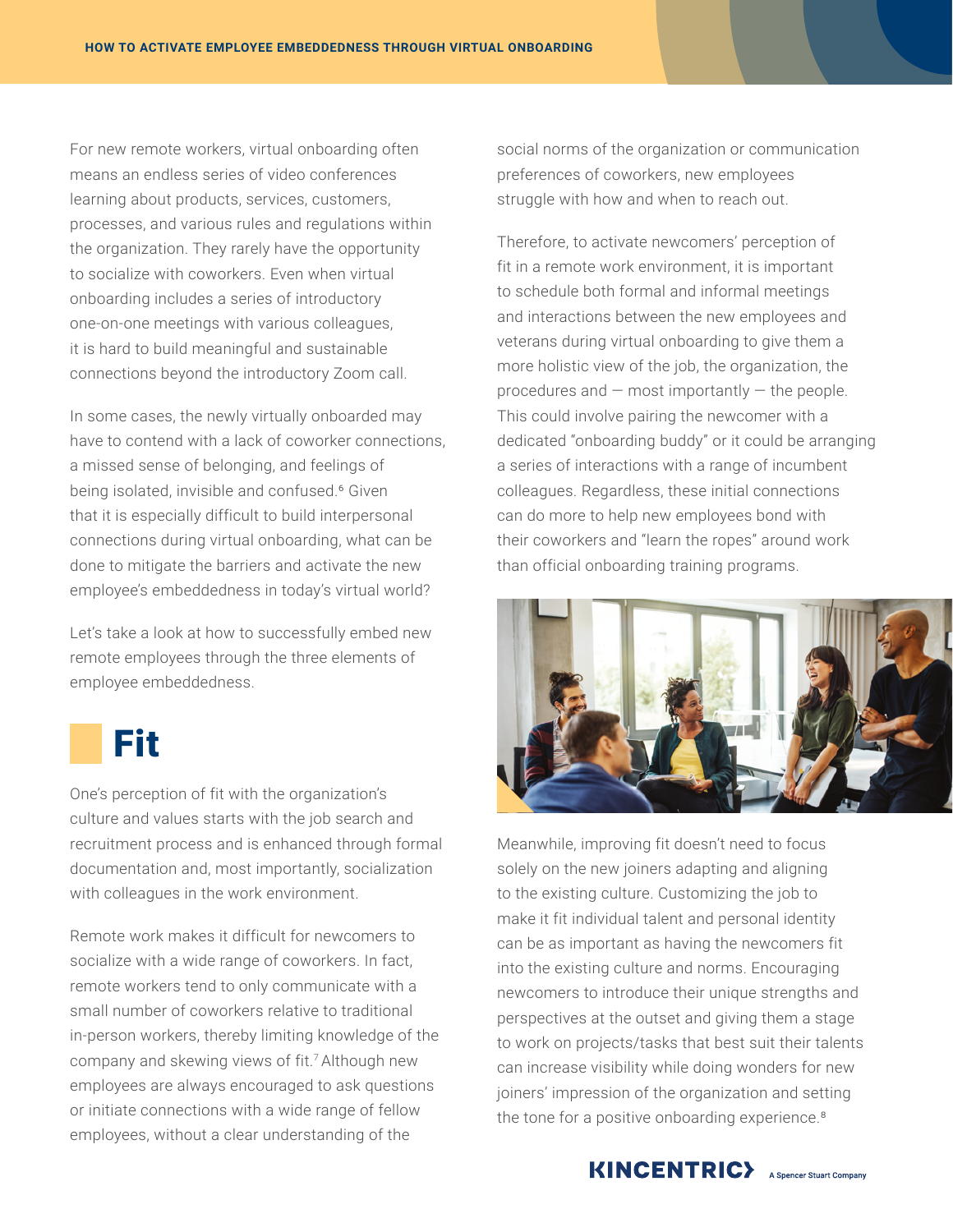## Link

Link is one's sense of connection with the organization and the people. Other than learning about the organization, people and culture from official channels, one's enduring link with the organization and its people is primarily built through informal channels. In the pre-pandemic world, this included observing how people interact with each other, initiating small talk when encountering a new colleague in the hallway, popping into someone's office for a quick question, casual conversations over lunch or during happy hours, or a quick chat with the person sitting next to you before a meeting starts.

The lack of a physical social environment created by the move to virtual and hybrid work environments makes socialization harder because there is little opportunity for informal interactions or opportunities to observe others.



Since individual characteristics play a role in one's approach to socialization, such that people with proactive, extroverted personalities actively take control over relationship building and seek information/feedback, it becomes especially critical for the organization to establish structured socialization schedules/programs to activate the link and enhance the fit for those with more introverted personalities. Such structured socialization efforts

may help to prevent all newcomers from feeling alone, unsupported or that they don't belong.<sup>9</sup>

Research has shown that structured socialization tactics lead to more positive job satisfaction, higher levels of commitment to the organization, better performance and lower levels of turnover compared to individual efforts to socialize.<sup>10</sup> Therefore, to create successful virtual onboarding and a better newcomer experience, it is vital for organizations to establish formal socialization schedules and programs to assist new team members in building relationships, internalizing the culture and value of the organization, understanding the shared meanings of information within the workplace (e.g., acronyms and jargon and their meanings), etc.

These structured socialization schedules can include casual get-togethers or virtual coffee time with no work agenda, having people share recent stories (e.g., new hobbies, life changes, personal achievements) during the first few minutes of a team meeting, or virtual team building activities featuring virtual escape rooms, team charades or fun competitions with small rewards. Finding ways to be creative and have fun together is key to building connections and establishing the embeddedness link.

### **Sacrifice**

HR (e.g., HRBPs, Talent Acquisition leaders, Learning and Development leaders) is likely to play an important role in strategizing, planning and executing onboarding programs. Because of that, some see onboarding as HR's responsibility. However, with reduced face-to-face time with new employees, it is difficult for HR alone to create the fit and link necessary for successfully embedding